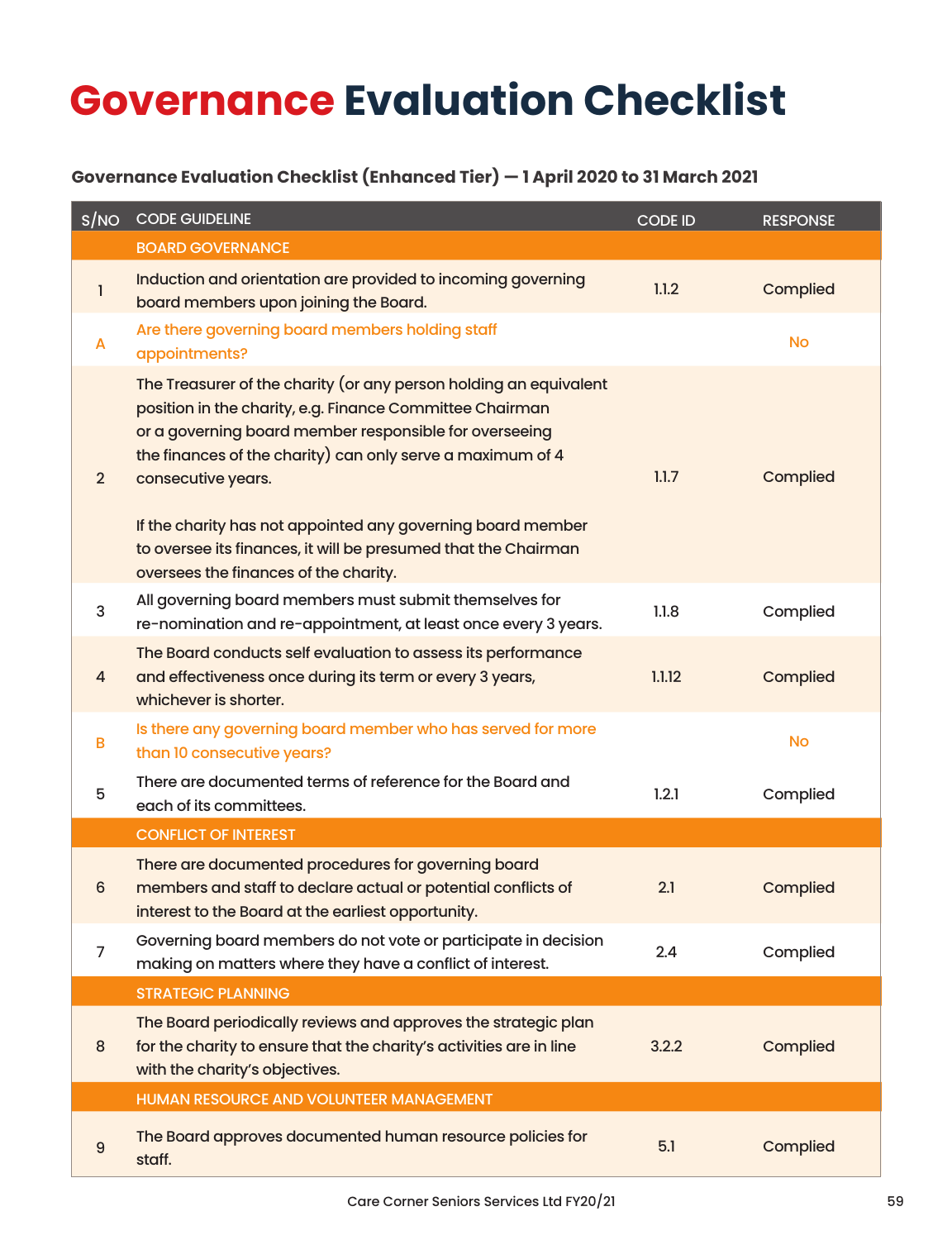| S/NO          | <b>CODE GUIDELINE</b>                                                                                                                                                                                               | <b>CODE ID</b> | <b>RESPONSE</b> |
|---------------|---------------------------------------------------------------------------------------------------------------------------------------------------------------------------------------------------------------------|----------------|-----------------|
| 10            | There is a documented Code of Conduct for governing board<br>members, staff and volunteers (where applicable) which is approved<br>by the Board.                                                                    | 5.3            | Complied        |
| $\mathbf{11}$ | There are processes for regular supervision, appraisal and<br>professional development of staff.                                                                                                                    | 5.5            | Complied        |
| $\mathbf C$   | Are there volunteers serving in the charity?                                                                                                                                                                        |                | Yes             |
| 12            | There are volunteer management policies in place for volunteers.                                                                                                                                                    | 5.7            | Complied        |
|               | FINANCIAL MANAGEMENT AND INTERNAL CONTROLS                                                                                                                                                                          |                |                 |
| 13            | There is a documented policy to seek the Board's approval for<br>any loans, donations, grants or financial assistance provided<br>by the charity which are not part of the charity's core charitable<br>programmes. | 6.1.1          | Complied        |
| 14            | The Board ensures that internal controls for financial matters in key<br>areas are in place with documented procedures.                                                                                             | 6.1.2          | Complied        |
| 15            | The Board ensures that reviews on the charity's internal controls,<br>processes, key programmes and events are regularly conducted.                                                                                 | 6.1.3          | Complied        |
| 16            | The Board ensures that there is a process to identify, and regularly<br>monitor and review the charity's key risks.                                                                                                 | 6.1.4          | Complied        |
| 17            | The Board approves an annual budget for the charity's plans and<br>regularly monitors the charity's expenditure.                                                                                                    | 6.2.1          | Complied        |
| D             | Does the charity invest its reserves?                                                                                                                                                                               |                | Yes             |
| 18            | The charity has a documented investment policy approved by the<br>Board.                                                                                                                                            | 6.4.3          | Complied        |
|               | <b>FUNDRAISING PRACTICES</b>                                                                                                                                                                                        |                |                 |
| Е             | Did the charity receive cash donations (solicited or unsolicited) during<br>the financial year?                                                                                                                     |                | <b>Yes</b>      |
| 19            | All collections received (solicited or unsolicited) are properly<br>accounted for and promptly deposited by the charity.                                                                                            | 7.2.2          | Complied        |
| F             | Did the charity receive donations in kind during the financial year?                                                                                                                                                |                | <b>Yes</b>      |
| 20            | All donations in kind received are properly recorded and accounted<br>for by the charity.                                                                                                                           | 7.2.3          | Complied        |
|               | <b>DISCLOSURE AND TRANSPARENCY</b>                                                                                                                                                                                  |                |                 |
|               | The charity discloses in its annual report $-$                                                                                                                                                                      |                |                 |
| 21            | (a) the number of Board meetings in the financial year; and                                                                                                                                                         | 8.2            | Complied        |
|               | (b) the attendance of every governing board member at those<br>meetings.                                                                                                                                            |                |                 |